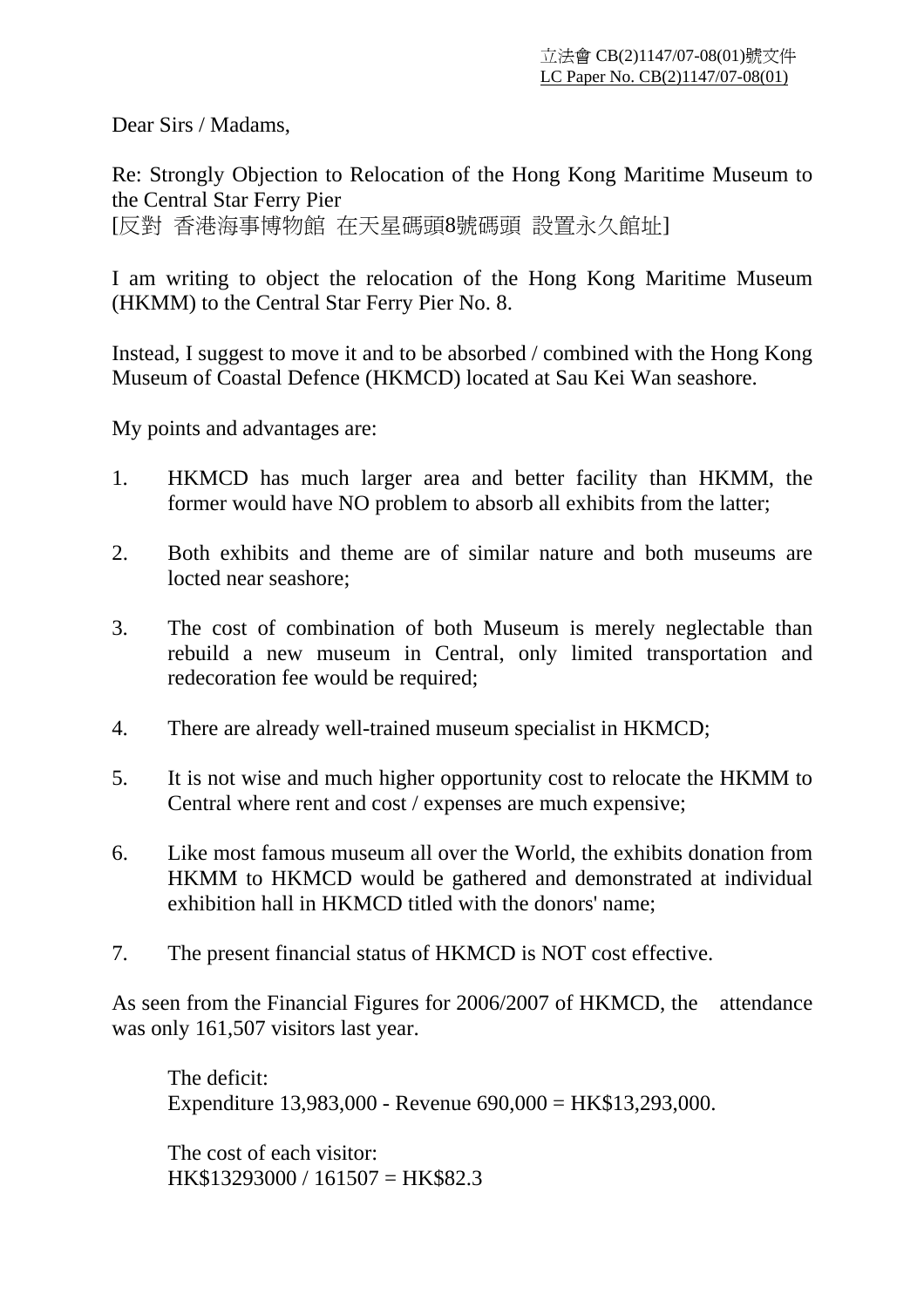- 8. Combination of both Museum would save manpower cost and make rich the collection of exhibits. HKMCD has urgent need to attract more visitors;
- 9. The combined museum name would be suggested to be amended to as "The Hong Kong Museum of Maritime & Coastal Defence" [香港海防海 事博物館].

Wish the above suggestion would be benefit to the heritage of HK culture. Should my proposal would be accepted later, I won't hesistate and will be proud of receiving a Good Citizen Certificate.

Sincerely from,

LCSD Museum Pass No. Friends of Heritage / AMO 011-08

CHAN, H S 16-02-2008

Reference:

香港海事博物館 Hong Kong Maritime Museum http://www.hkmaritimemuseum.org/

香港海事博物館 意見書 提交 香港特別行政區立法會 民政事務委員會 (PDF)

http://www.legco.gov.hk/yr07-08/chinese/panels/ha/papers/ha0111cb2-737-1 -c.pdf

香港海防博物館

Hong Kong Museum of Coastal Defence 2006/2007年度財務數據

http://www.lcsd.gov.hk/CE/Museum/Coastal/b5/section1-6.php

- I. 支出 (以港幣計)
	- 1. 薪酬 1,787,000
	- 2. 運作經費 4,468,000
	- 3. 電費, 清潔及保安 6,147,000